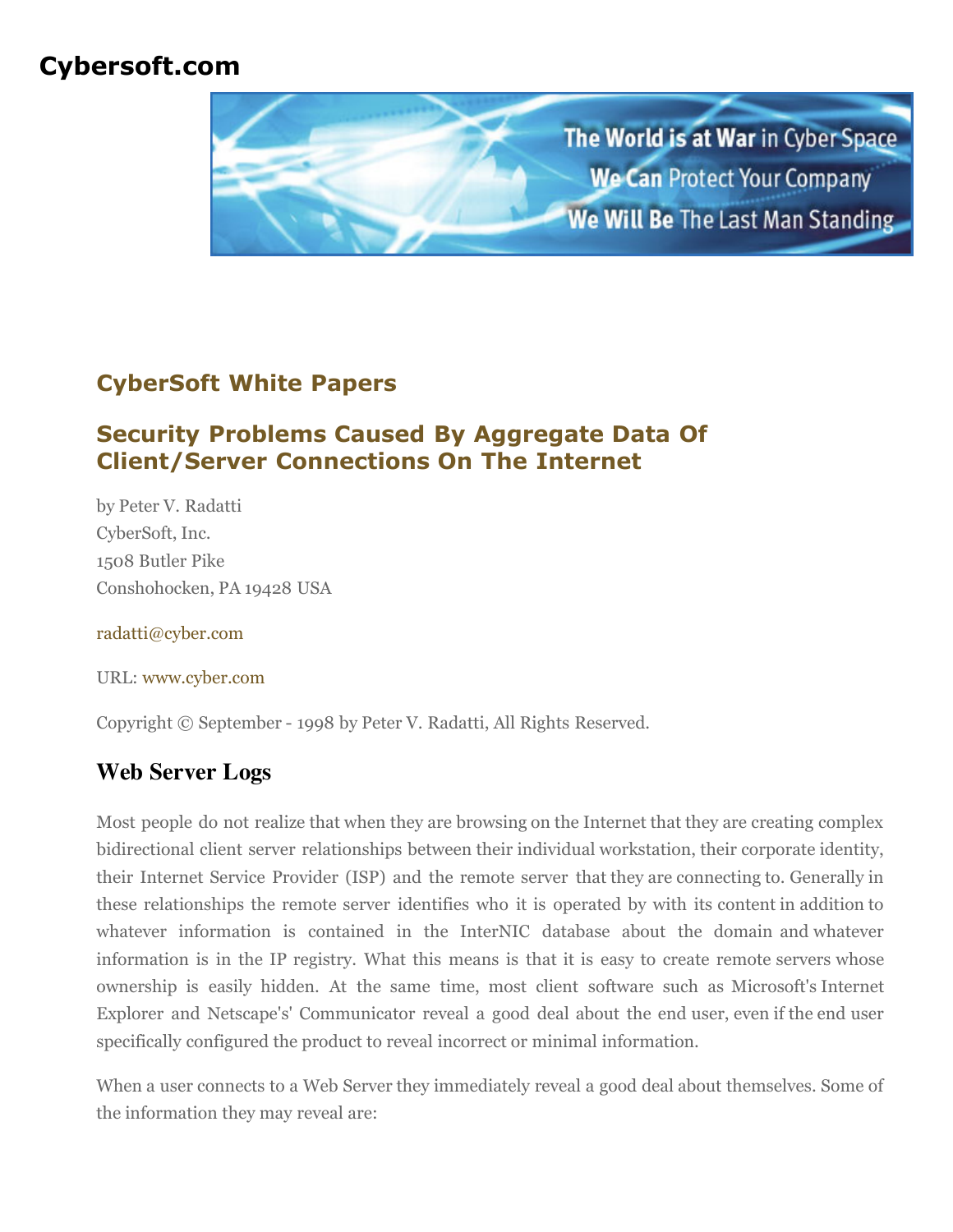- 1. What URL they were coming from?
- 2. What URL(s) at the site they visited and how long they visited it?
- 3. What operating system they are using and consequently what type of computer?
- 4. What web browser they are using ?
- 5. The IP or domain address of their workstation?
- 6. What query they used in a search engine to locate the URL?
- 7. Internet Cookies ?
- 8. What day and time they accessed the site?
- 9. Configuration information about their web browser and system?

Most of these are standard log items from web servers. The careful use of some data reduction and sorting software will reveal a wealth from just these logs. Using some simple techniques it is also possible to learn the user's email address, name, company name and other sundry items. Below is an actual example of some log entries from the http://www.cyber.com web server which is running the Apache web server in a normal configuration. Information in the example has been changed to hide the identity of the users, otherwise this is from a live site with over 60,000 hits per week.

## **Annotated Web Server Log Examples**

#### **Example One:**

customer.somedomain.net.il - -

[18/Nov/1998:15:27:20 -0500] "GET /images2/new\_title.gif HTTP/1.0" 200 10365

"http://www.cyber.com/" "Mozilla/4.05 [en] (WinNT; I) via

NetCache version NetApp Release 3.2.1R1: Fri Aug 7 11:52:45 PDT 1998"

customer.somedomain.net.il

The user's address.

- - [18/Nov/1998:15:27:20 -0500]

The date and time that the user visited.

#### "GET /images2/new\_title.gif HTTP/1.0" 200 10365 <http://www.cyber.com/>

What they are looking at.

"Mozilla/4.05 [en] (WinNT; I) via NetCache version NetApp Release 3.2.1R1: Fri Aug 7 11:52:45 PDT 1998"

This user is running Netscape Navigator 4.05(en) on Windows NT and appears to have a http caching program running called NetCache.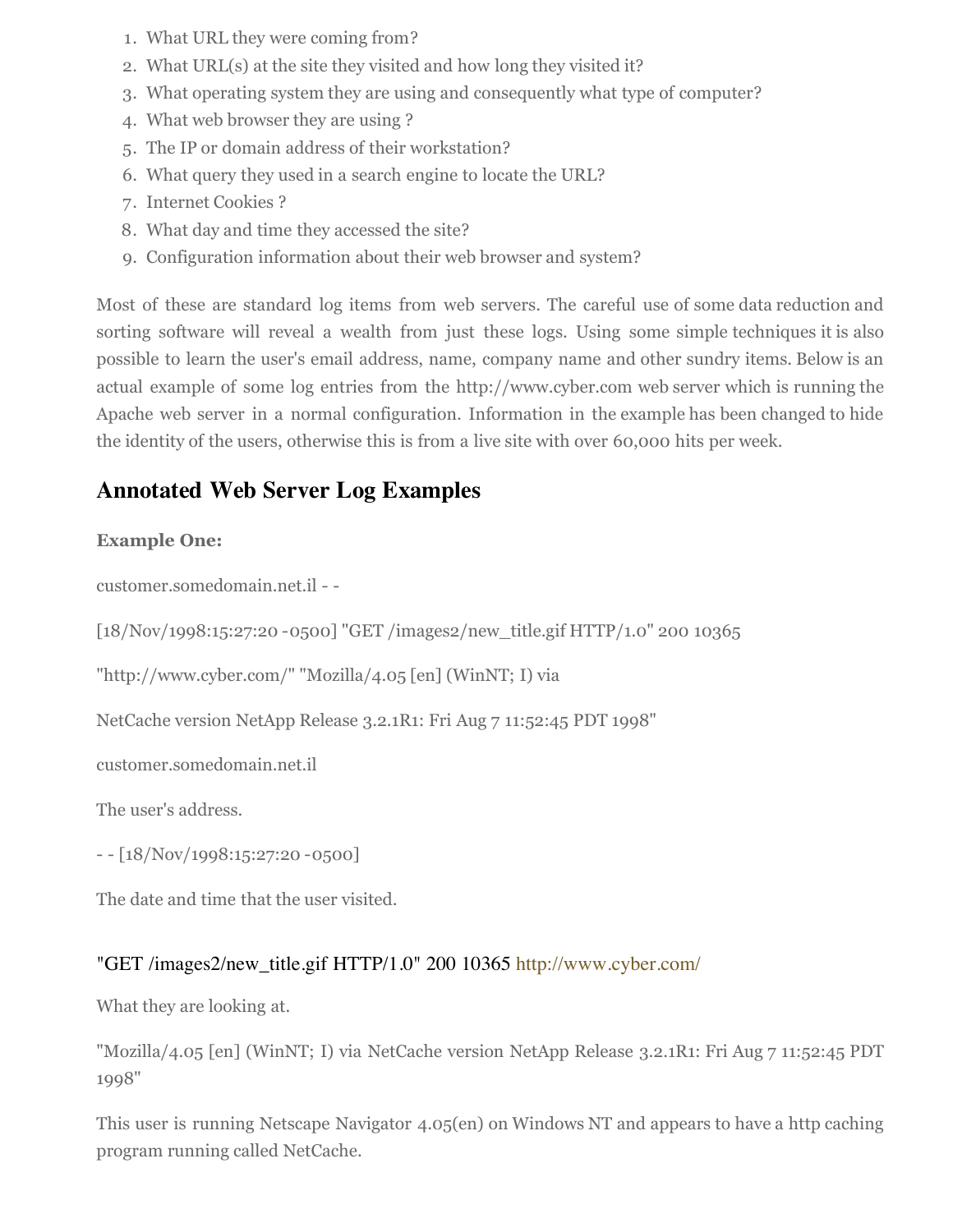#### **Example Two:**

cache1.otherdomain.net - - [18/Nov/1998:15:39:33 -0500] "GET /images2/new\_title.gif

HTTP/1.1" 200 10365 "http:\\www.cyber.com/" "Mozilla/4.0 (compatible; MSIE 4.01; Windows 95)"

cache1.otherdomain.net

The user's address.

- - [18/Nov/1998:15:39:33 -0500]

The date and time that the user visited.

"GET /images2/new\_title.gif HTTP/1.1" 200 10365 "http://www.cyber.com/"

What they are looking at.

"Mozilla/4.0 (compatible; MSIE 4.01; Windows 95)"

This user is running Microsoft Internet Explorer 4.01 on Windows 95.

#### **Example Three:**

cache-dc03.proxy.aol.com - - [18/Nov/1998:15:48:40 -0500] "GET /personal/pete/specs.html HTTP/1.0" 200 1888 "http://netfind.aol.com/search.gw?search=www.cyber.com&lk= excite\_netfind2\_us&nrm=n&pri=on&xls=b&xll=40&test=Find%21" " Mozilla/4.0 (compatible; MSIE 4.01; AOL 4.0; Windows 98)"

cache-dc03.proxy.aol.com

The request came from here.

 $[18/Nov/1998:15:48:40 - 0500]$ 

The date that this data was requested.

"GET /personal/pete/specs.html HTTP/1.0" 200 1888 "http://netfind.aol.com/search.gw? search=www.cyber.com&lk=

excite\_netfind2\_us&nrm=n&pri=on&xls=b&xll=40&test=Find%21"

This user was reading our page from a search engine.

"Mozilla/4.0 (compatible; MSIE 4.01; AOL 4.0; Windows 98)"

This user has a Windows 98 machine and accesses the Internet via America Online ver4.0 (which comes with Microsoft Internet Explorer 4.01 as the default web browser).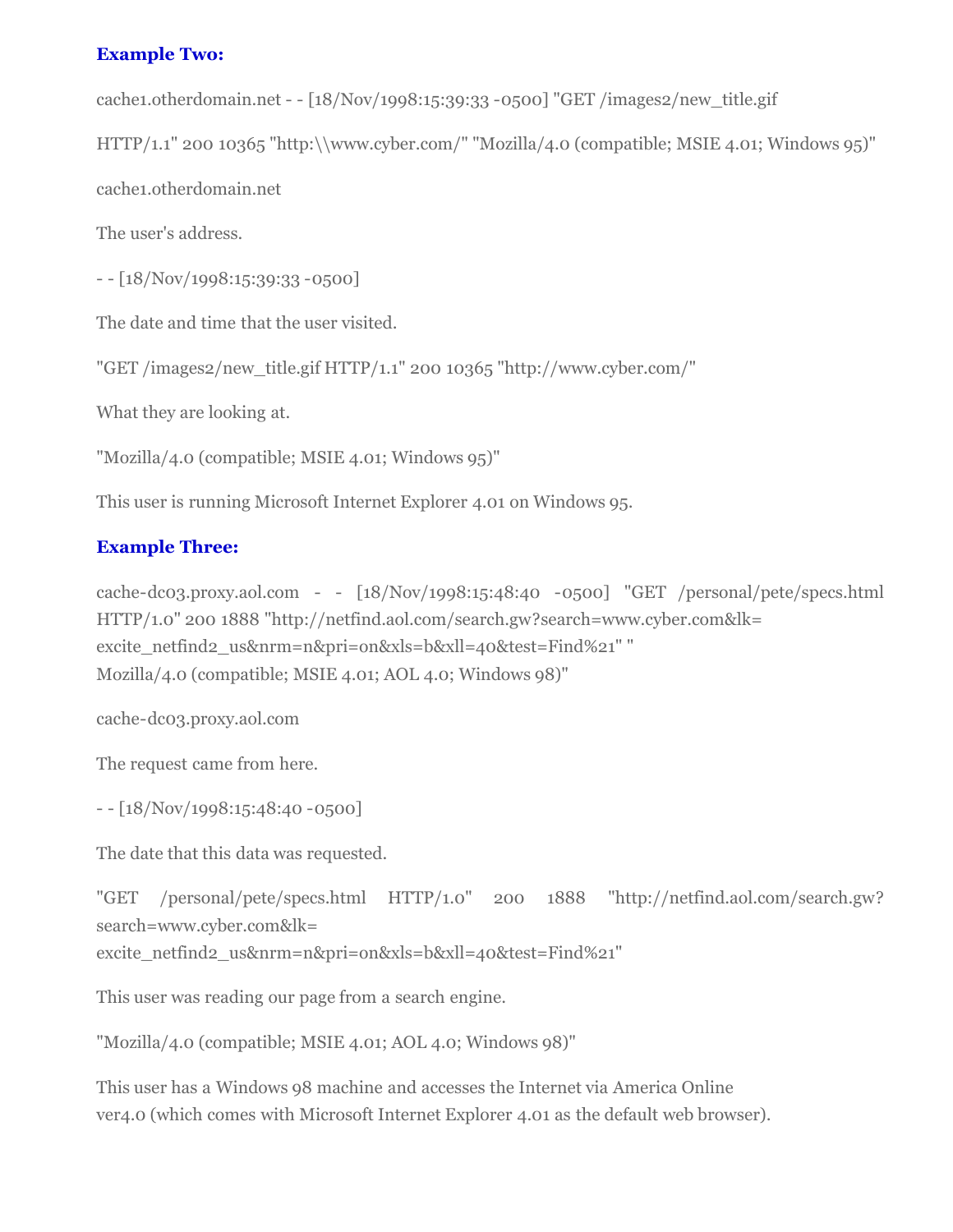### **Honey Pot Servers**

A method of collecting intelligence on the Internet that is well focused and targeted is to create Honey Pot Web Servers. Just as honey attracts bees, Honey Pot Web Servers contain selected information that will attract the target audience. For example, if you are interested in learning what companies are doing research on recombinant molecular DNA and you expect that this type of information will generally be a closely held corporate secret then a very good method of accomplishing this task is to create a Honey Pot Web Server on that topic. Interestingly, not only will you be able to tell which companies are visiting your web site but you should be able to learn who within that company is doing the research. In addition, by careful analysis of the server logs you may be able to learn which specific subsets of information the person is interested in and thereby reveal specifically what area of research and development the visitor is working in. This of course is a valuable piece of information that may help the server owner steer their research into the same areas as their competitors.

A secondary benefit of controlling a Honey Pot Web Server on a specific topic is that you may be able to solicit technical white papers on the focus topic. As the System Administrator for the site you could have up to a couple of weeks in which to use the paper for your own purposes prior to the actual posting. This is in addition to controlling a valuable topic site on the Internet. This control allows you to decide what to post on the site. If the site becomes trusted then its value as a source of disinformation and the resulting wasted resources of your competitors becomes priceless.

Finally, whoever controls the talent in a given field controls the field. Most of the time the people who you most want to hire are already working and locating them will be difficult. This is not true for the Honey Pot Web Site owner. They will can gather information on many potential employees including their email address. Once they have the email address they may be able to use standard Internet search engines or even finger processes to locate the person's full name, phone number and potentially their home address.

Of course, in order to facilitate this you will need to hide your identity. Fortunately, there are many Internet Service Providers who will host a web site for you and hide your identity as a by product of the process.

How can you fight a Honey Pot Web Server. Actually there are several ways. Using a proxy based firewall that is configured to hide the actual user and reject specific types of connections (such as finger deamon requests) can go a long way alone. Other things that can be done is to insure users do not configure their web browser in such a way as to reveal who they are. If you are only browsing then there is no reason to configure the email part of the web browser or you can configure it in such a way as to provide false information. Using the standard Unix sendmail aliases file can also be used to create false email addresses that can still accept and forward email. This is valuable because the false email address will not be associated with the person or company using it. An example of how this may be done is if company A controls the Internet domain names A.com and B.com. They can have their web server configured to use A.com while all of their browsers could be configured to reveal B.com. The email address  $xyzy@b.com$  will not reveal that the actual user is radatti $@a.com$  and since the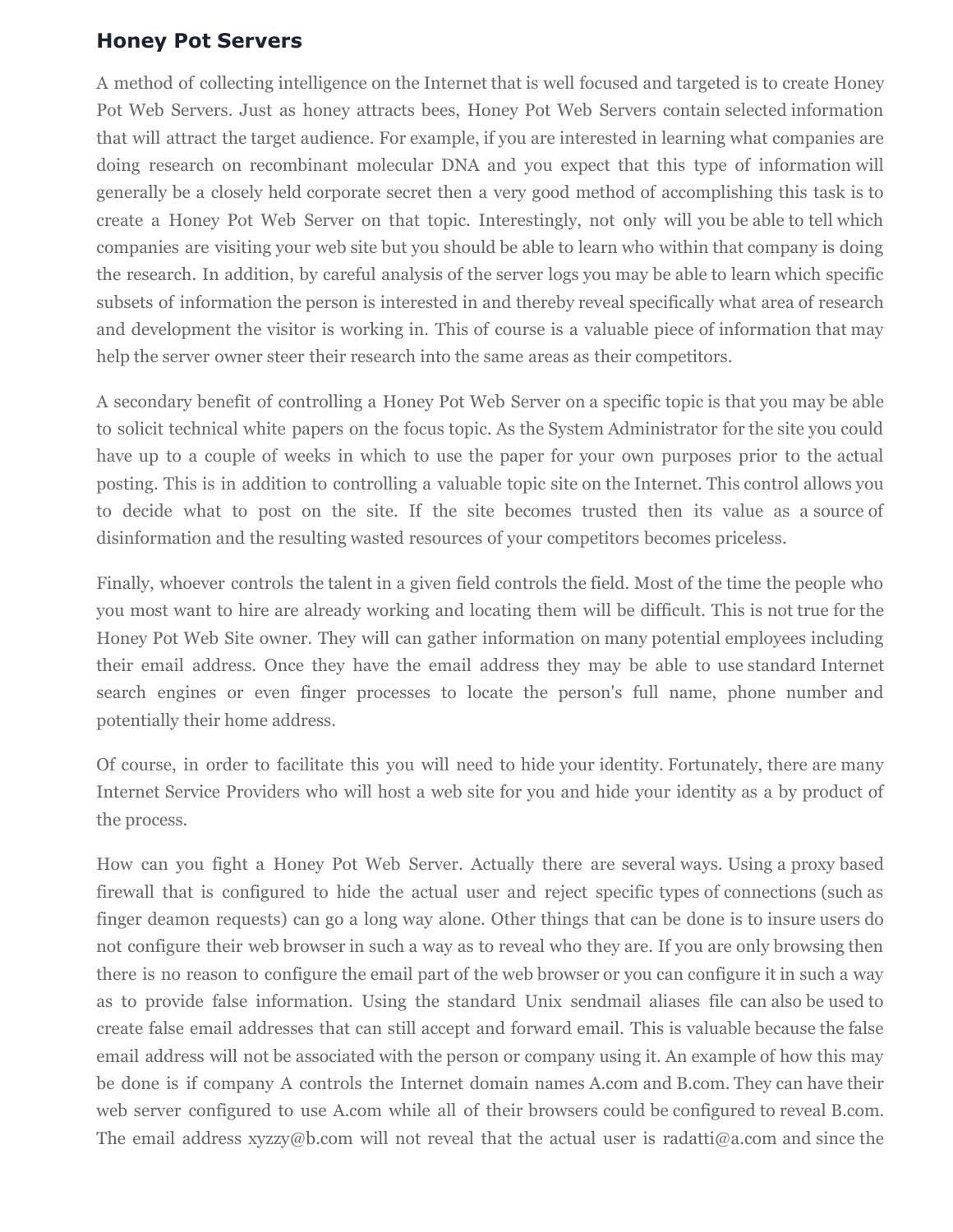person xyzzy does not exist no amount of Internet or phone book searches will reveal any information.

## **Example of an /etc/aliases Configuration File With Comments**

### Aliases can have any mix of upper and lower case on the left-hand side, # but the right-hand side should be proper case (usually lower) # @(#)aliases 1.10 89/01/20 SMI ##

####################### # Local aliases below # #######################

xyzzy:hiddengateway!pete?Here we use direct addressing to a hidden system sysop:root@a.com???Here we redirect to the internal domain info:support@b.com??A public account stays on the known domain marketing:harry@b.com

### **Internet Cookies**

Internet cookies as a computer technology sound safe, slightly boring and maybe even tasty. This paper will attempt to demonstrate that Internet cookies are actually mud pies with a good deal less safety and tastiness than you would have eating mud. First, you need to understand what an Internet Cookie is. If you remember old cowboy movies there was always a seen where cows were branded. An Internet cookie is the same thing except it is you that is being branded. If you are using Netscape, the browser arrives on your computer with a default of accepting cookies silently. That is, you never feel or even know that someone just smoked your hide. As a matter of good security policy I turned silent acceptance of cookies off. There is no option to turn off acceptance completely so every time a cookie request is made my system, a pop-up message window appears. The message window gives me the option of accepting the cookie and being branded or canceling the cookie. Since most people don't know what a cookie is, don't understand that there is any security issues in accepting them and may in fact be afraid of breaking something by press the button labeled "cancel" I assume that most people accept cookies. In fact they would never even know that they were being "cookied" unless they stumbled upon the button that disables automatic acceptance.

At this point in my paper I feel safe in the given assumption that most people are accepting cookies. So what is the big danger? The military knows. As long as there has been warfare, militaries have been concerned by something called aggregate data. Aggregate data may be as simple as counting the number of cars that enter the gates at a military reserve. If there is someone counting the number of cars entering a few dozen reserves across the country over a period of time then anyone who has access to the data from all of the reserves could in fact predict a major military engagement about to start. Simply put, if the number of cars entering all of the reserves had a sudden jump across the country and the people who entered didn't leave then conclusion is simple. They are about to go somewhere else, in mass. The same types of analysis can be done with your movements. There are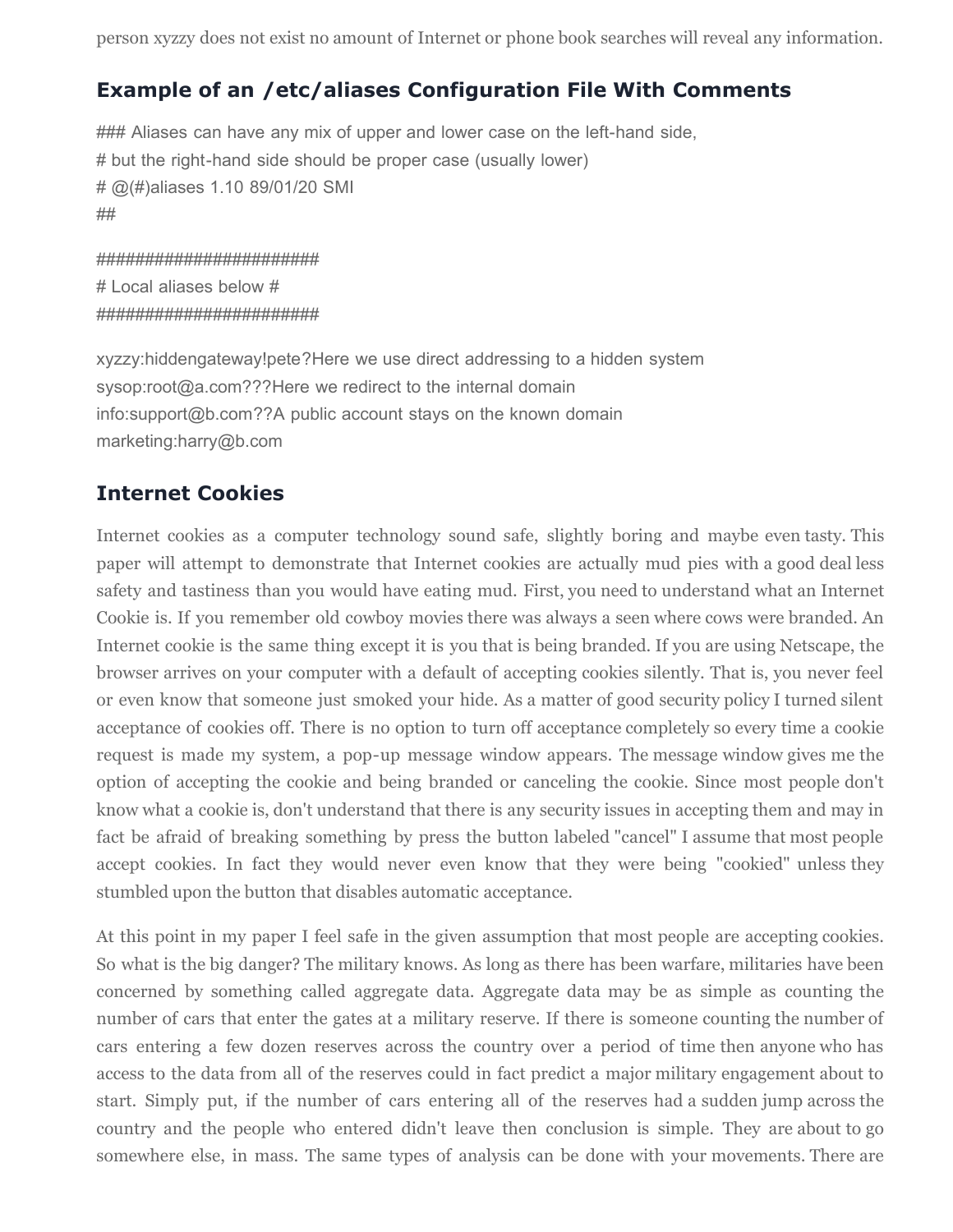now large networks of Internet cookie data collection companies. They keep track of where you are, where you came from, where you went to, the kind of computer, browser and operating system you are using. In fact, they can also get your IP address, system name and if configured, your name, company name and email address. That is a lot of information about you in a single gulp but it is not the end. At some point you will come across a form or your will order something over the Internet. When you do, your real name, home address, telephone number, credit card number and anything else you tell them about yourself is now available to connect with your cookie. The interesting thing is that if the company kept all your old cookie information then they can track your past, present and future. This could be dangerous if you accidentally end up at an embarrassing web site.

So why does anyone try to brand you with cookies? The reason is simple, effective advertising. In fact, I feel that advertising is a useful thing since it helps me find things that I want to buy. The problem is that a billboard doesn't know who is looking at it but a computer does. If I were a member of a vegetarian household and I suddenly started receiving email, banner advertisements, postal mail and phone calls from meat producers that could be a real problem. At sometime in the past I might have bought a book from an on-line bookstore. I already had a cookie so a relationship now exists between myself as a person and my cookie. The cookie is issued every time I enter one of the cookie networks and they target advertising to me based upon my movements. Very quickly they know more about me than I do. I turned cookies on for a while and started looking for travel information at the Alta Vista search engine. They are part of a cookie gathering network. So is the web site devoted to the Dilbert cartoon strip as are many other sites. As soon as I did my first search on "airfare and Boston" I was presented with advertisements for travel agents. When I traveled to other cookie affiliated sites I received more travel related advertisements. This is fine but think about the implications. If I browsed several finical oriented sites I might start receiving unsolicited and unwelcome attention from sleazy stock brokers. If I searched for medical information I don't want anyone to know what my problems are. It is none of their business. If my doctor or stock broker shared that type of information about me I would have them in front of their respective state boards for unsavory behavior. The fact of the matter is a cookie tracker could learn my medial problems, hobbies, finical interests and a whole lot more depending upon what I did on the Internet. This is an invasion of privacy but legal.

One possible solution is to shut off automatic silent acceptance of cookies and just press the cancel button. It appears that the cookie monsters already thought of that. They have gotten pushy and rude. There are now many sites that enforce cookie branding by plastering you with dozens of cookie requests per page. Some of them plastered me with so many cookie requests per page that I lost count after 20. The message windows appear faster than I can cancel them, get in the way of what I wanted to do and waste my time. How rude! Department stores don't keep me out just because I refuse their "free" credit card and gift at the door. I don't mind one cookie request because I have the option of saying no but dozens of "requests" feels like getting mugged.

So how can you deal with cookies? Actually it's easy. Turn on silent acceptance of cookies. Enter the ".netscape" directory and delete the file named "COOKIE". There are all kinds of dire warning not to edit or delete the file but I do it anyway. Unfortunately, Netscape keeps recreating the cookie file and I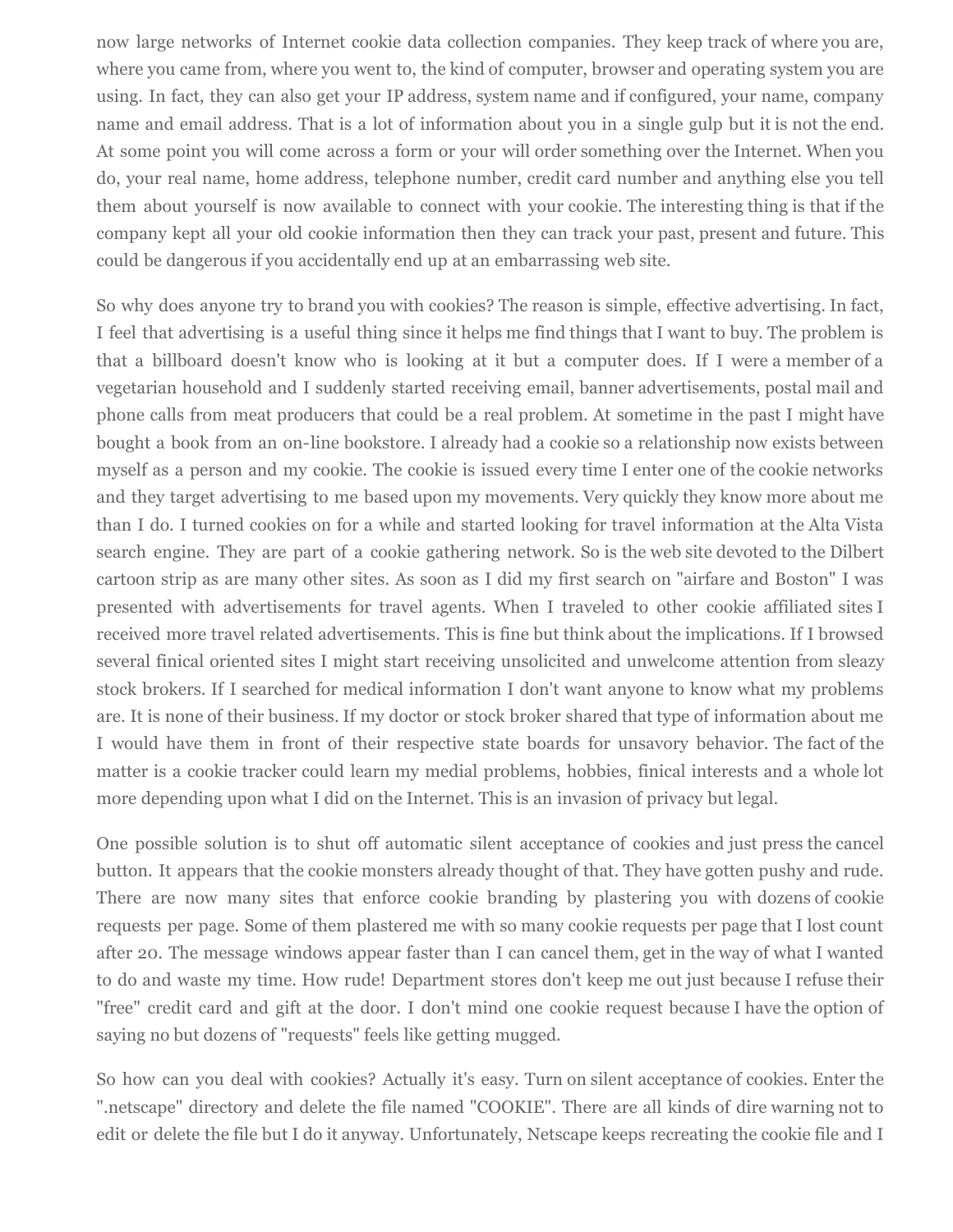have to keep deleting it. On the UNIX computer that I use to browse the web I could put the "rm /export/home/radatti/.netscape/COOKIE" in my ".login" and ".logout" files but I found a better way. From your home directory enter the ".netscape" directory. Remove the COOKIE file and put in a logical line to "/dev/null" (ln -s /dev/null COOKIE). As fast as the web browser creates new cookies the UNIX system throws them away. I no longer get bothered with pop-up windows and I clog the cookie monster with hundreds of fake identities per day. In fact, as far as the cookie trackers go they must think that 80 different people visit each page without finishing to download the page.

Cookies are only one way for people to gather aggregate data on you when using the Internet. In addition cookies are not restricted to Netscape, Microsoft Explore also processes cookies. Finally, your Internet service provider can gather all of this information and a great deal more about you. It's a dangerous world.

## **Trojan Horses and Covert Communications Channels**

Covert communications channels can continue to provide intelligence gathering long after a specific client/server connection has been broken. There now exists Internet web server based Trojan horses that can access private information stored in your computer. One of the most well known but still new attacks is known as the Cache Cow Trojan. The Cache Cow program allowed Web Servers to extract a client's cookies. This could have dangerous results since some financial institutions use cookies as part of the authentication process. Potentially, a Web Server which downloaded cookies for an individuals stock trading account could then attempt to pose as the legitimate account owner and move stock to their own accounts. The Cache Cow problem was corrected in Netscape 4.07.

The Son of Cache-Cow is a set of Trojan Horse programs that continues to work in all versions of Netscape including version 4.07. These programs are called "Cookie Monster", "File List" and "Cache-Cow 4.07". The Cookie Monster program steals cookies from arbitrary locations. The File List program steals the contents of local directories. I tried this program pointing it to my home directory and then pointing it to the root directory of my Unix workstation. It correctly showed me a complete file list! The Cache-cow-4.07 program will steal the contents of the browser cache. It has the same effect as the original Cache-Cow program.

### **References:**

"Cookie Monster, The risks of Internet Cookies and Aggregate Data"

By Peter V. Radatti, January 1998

Web Server Log extracted from http://www.cyber.com

MSNBC Web Site information on Cache Cow.

Dan Brumleve's Web Site on Son of Cache-Cow.

This document is Copyright© by Peter V. Radatti, February 2000. All Rights Reserved.